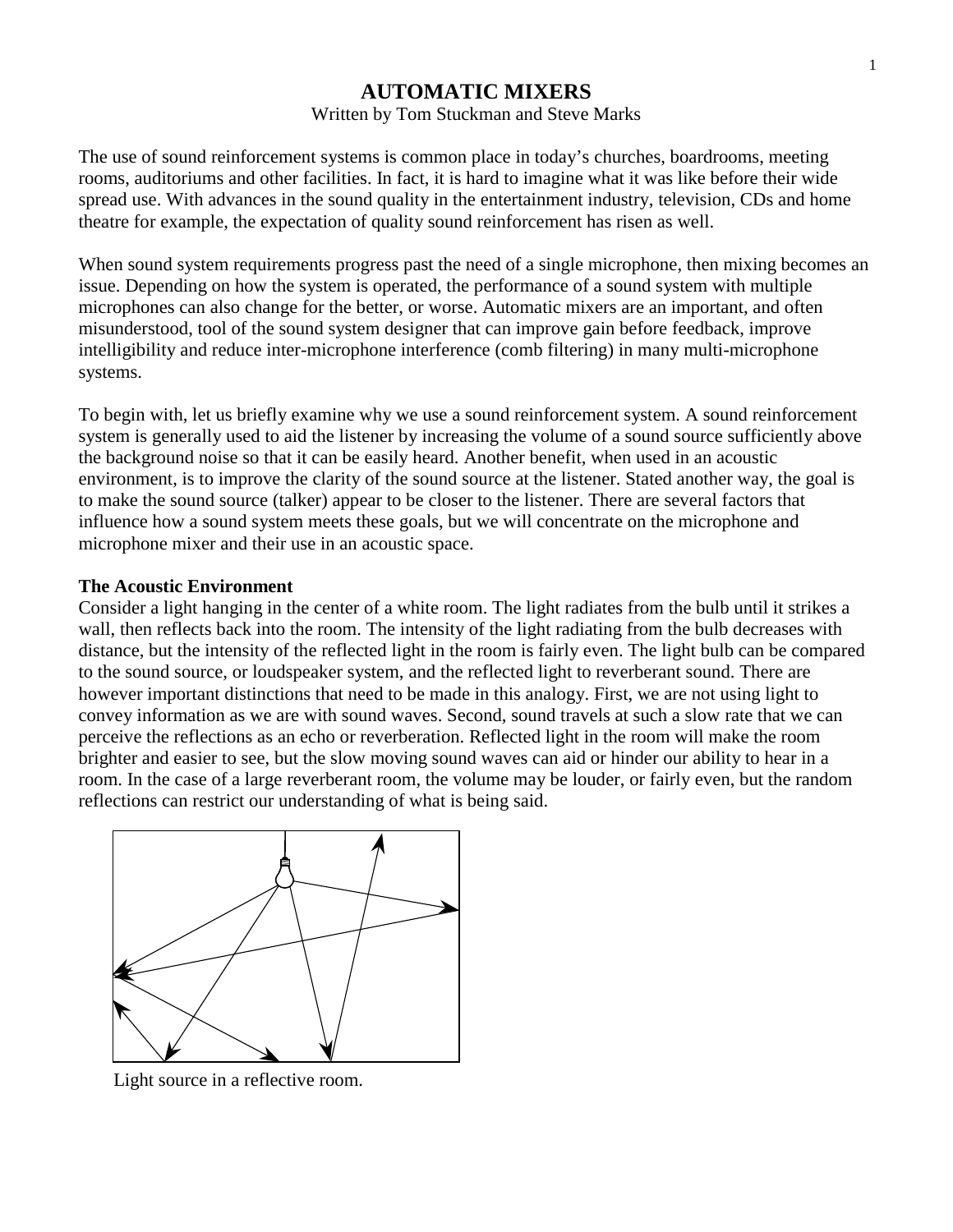Now let us look at how this affects our sound system requirements. In an environment without reflections, sound will decrease in volume from a point source at the rate of 6 dB every time the distance from the source is doubled. In a reverberant environment, the same holds true of the direct sound from the source.



However, as we continue to move from the source, we reach a point called the critical distance where the direct and reverberant sound fields are equal. Moving beyond this point the volume remains constant due to even nature of the reverberant field. (Remember the reverberant field, like the reflected light in the room, is at a fairly even level in the room.) Therefore, the closer the listener is to the source, the louder the direct sound is relative to the reflected sound.

## **The Sound Reinforcement System**

A typical sound system consists of four basic elements, although some may be combined or others added. These parts are the microphone, the microphone preamplifier or mixer, the power amplifier and the loudspeaker. Sound converted into an electrical signal in the microphone, is increased in amplitude in the mixer/preamplifier, is increased in power in the power amplifier and is then converted back into sound in the loudspeaker system.

When a sound system is introduced into an acoustic environment, inevitably feedback becomes an issue. Acoustic feedback occurs when sound from the loudspeaker system, both direct and reflected, arrives at the microphone at a volume greater than the original sound that entered the mic. This process generally occurs at one frequency before others, creating the howling sound we hear as feedback. Even if the sound arrives slightly lower in volume at the mic, it still recirculates through the system, reducing slightly in level each time, creating the sound we know as ringing.

To keep acoustic feedback from being a problem, we need to insure that the loudest sound from the loudspeaker system arrives at the microphone lower than the original sound. And to be safe, we generally allow a 6 dB margin. That is, the loudest sound from the loudspeaker system at the mic should be 6 dB lower than the original. In sound system design there are many techniques that affect this. But in a reverberant room, where the mic and listener are in the reverberant field, the gain must be set so that the sound level from the talker at the microphone is 6 dB louder than the reverberant sound from the loudspeaker system.

## **Why Multiple Microphones?**

To this point we have been discussing a system with a single microphone. From the previous discussion, we can conclude that the volume of the talker at the microphone has a direct bearing on the maximum volume at a listener in the reverberant field. We can also conclude that halving the distance of the talker to the microphone increases the volume of the talker at the mic 6 dB without increasing the pickup of reverb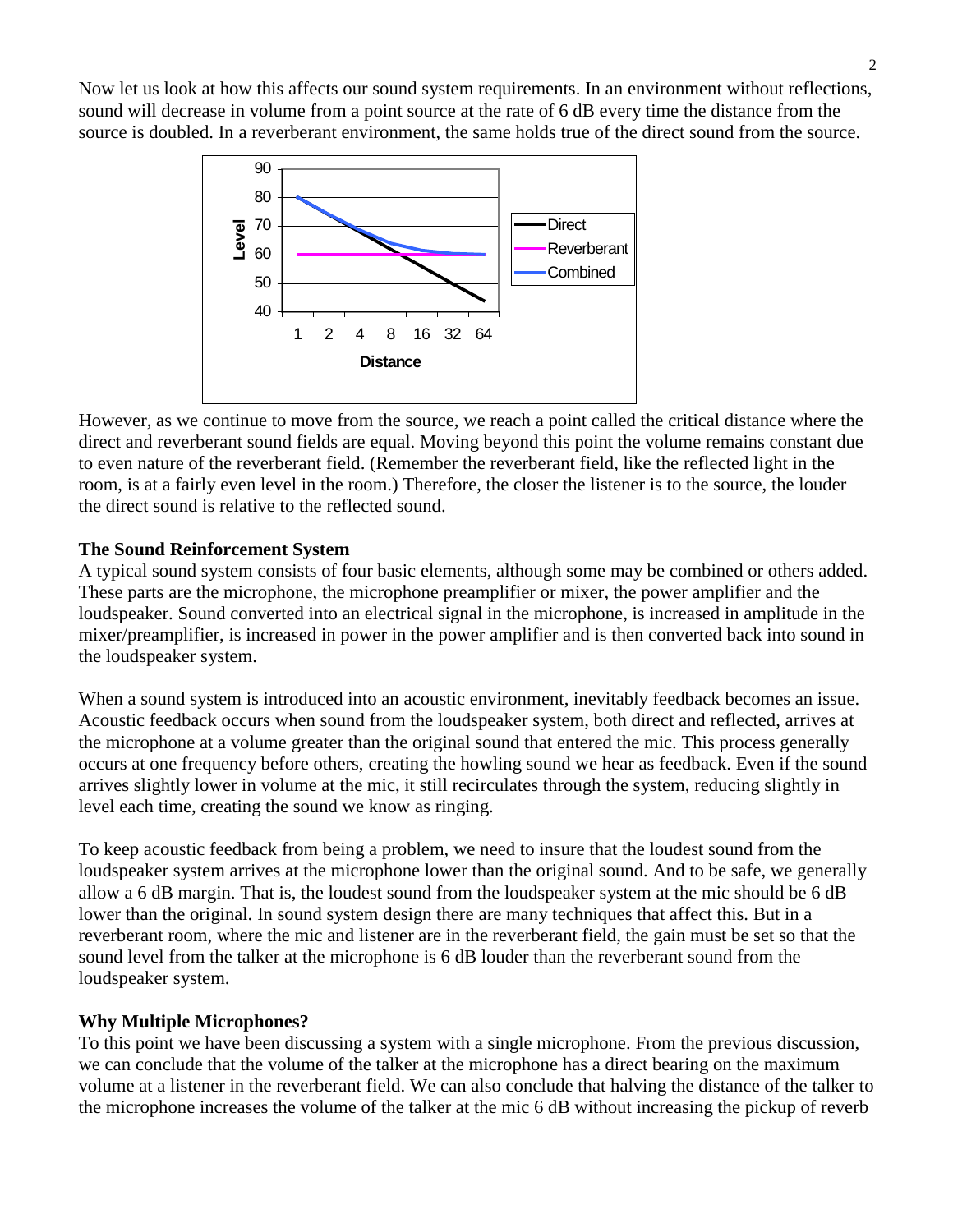and noise. The volume of the talker at the mic and the volume of the reverb and noise at the mic both affect how well we meet our original goal of allowing the listener to easily hear.

If there is only one talker using the sound reinforcement system, then our job is relatively easy. But as we add additional sound sources (talkers) that need to be reinforced, the difficulty increases. The trick is to position our single microphone so that we have a balanced level from each talker and still achieve adequate volume for the listener. Now let us consider the addition of a second microphone.

We begin by looking at a situation where two talkers are sitting at a boardroom table 3 feet apart. If we use one microphone, centered between the talkers and two feet in front, the distance from each talker to the mic is 30 inches. We will also assume that the level of each of their voices reaches the microphone at a sound pressure level of 70 dBA. Let us also assume this level is 6 dB above the level of the reverberant sound field from the loudspeaker system, which is at (64 dBA). Under these conditions we have a stable system; however, the best we can achieve is a level of 64 dBA for a listener also in the reverberant field.



Now let us examine the same situation using two microphones, one positioned 15 inches in front of each talker. The level of each voice reaches their respective microphone 6 dB louder (76 dBA) than in the previous example because they are twice as close. The output from each microphone is added equally together at the mixer and fed to the sound system. If each microphone is given the same gain as our single microphone example, the level at the listener in the reverberant field would be 6 dB louder as well. But we now need to consider what happens to the reverb re-entering the microphones. Keeping the gain for each microphone to the loudspeaker system the same, the level arriving at the microphones from the loudspeaker is 6 dB less than the original sound. But this time the signal from the loudspeaker system reenters both microphones. These random reverberant signals are then added together equally increasing the level of the reverb in the system by 3 dB. This leaves only 3 dB difference between the original voice signal and the reverb, reducing our feed back stability margin to 3 dB. To restore our 6 dB margin, we must reduce the gain of each mic by 3 dB. Even with this reduction in gain, the level of the talkers is still 3 dB louder than our original one mic example.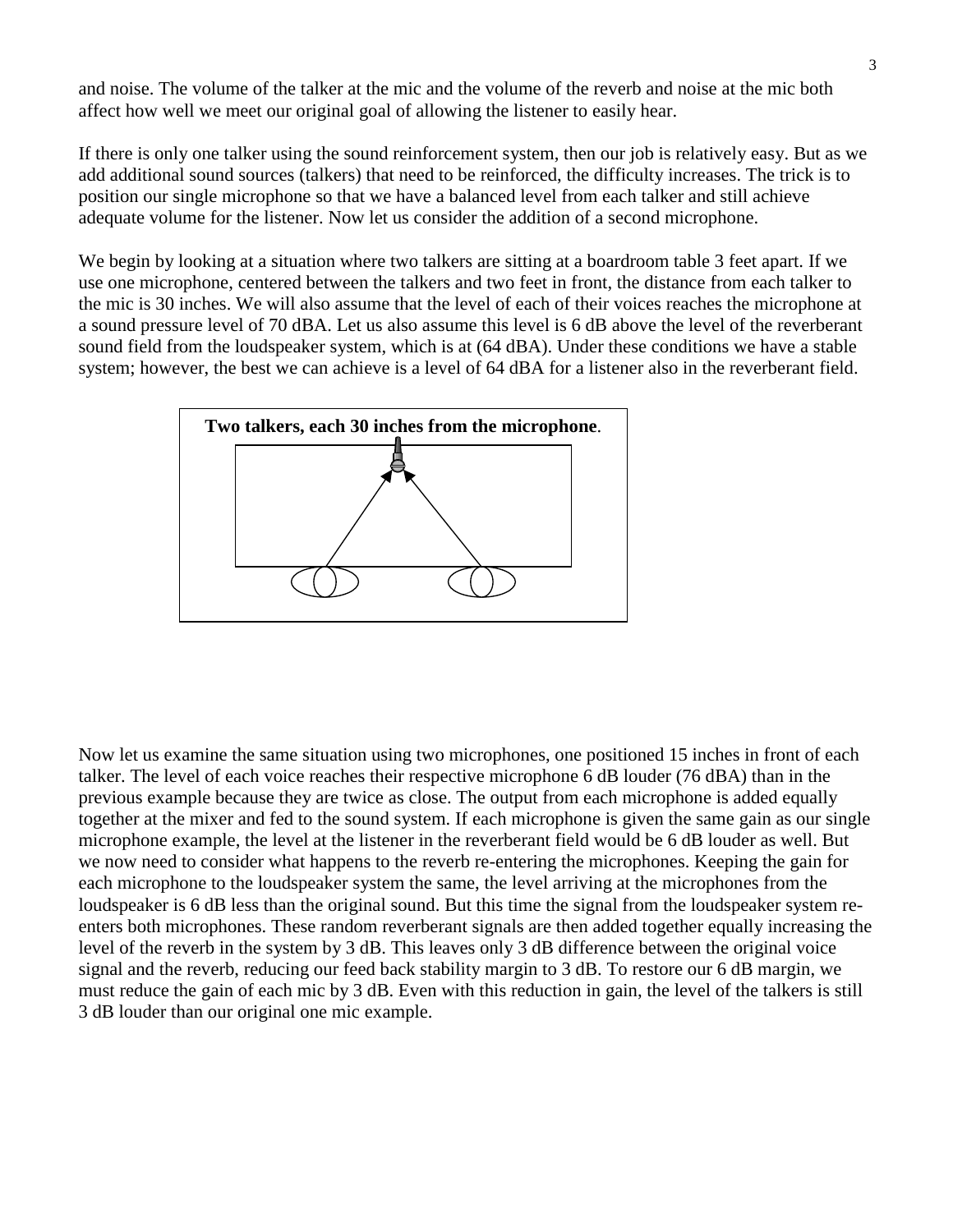

In our previous example we were able to increase the level of our talker 6 dB by moving the microphone closer to the talker. Continuing to move the microphone closer to each talker would at first appear to solve all of our problems of insufficient level at our listener. But moving the mic ever closer can create problems as well. As the distance from the mic to the talker decreases, small changes in distance can make a significant change is volume. A 3-inch movement from 3 to 6 inches, changes the volume in the same way as a 12 inch movement from 12 to 24 inches. The talker's movements are now restricted, and a small movement can quickly reduce the ability of the listener to hear.

Also, as we continue to add microphones to a system, we must reduce the gain of these microphones to prevent feedback. In fact, we must reduce the gain 3 dB every time the number of open mics is doubled. If we were able to control the microphone gain so that only one mic is on at a time, we could keep the 6 dB increase in volume first achieved by moving the mics closer without affecting our feedback stability margin.

## **Comb Filters**

An additional problem the sound system designer must contend with affects the quality of the sound. This results whenever the sound from the talker arrives at one mic via two paths of different length or to two open mics that are different distances from the talker. This multi-path interference affects the quality of the sound source by emphasizing sound at some frequencies and canceling the sound at others. The effect of this interference is called comb filtering. If we look at the resulting frequency response, we see a series of bumps and notches that look like the teeth of a comb. Phasers and flangers intentionally create this effect, which is sometimes used in modern music.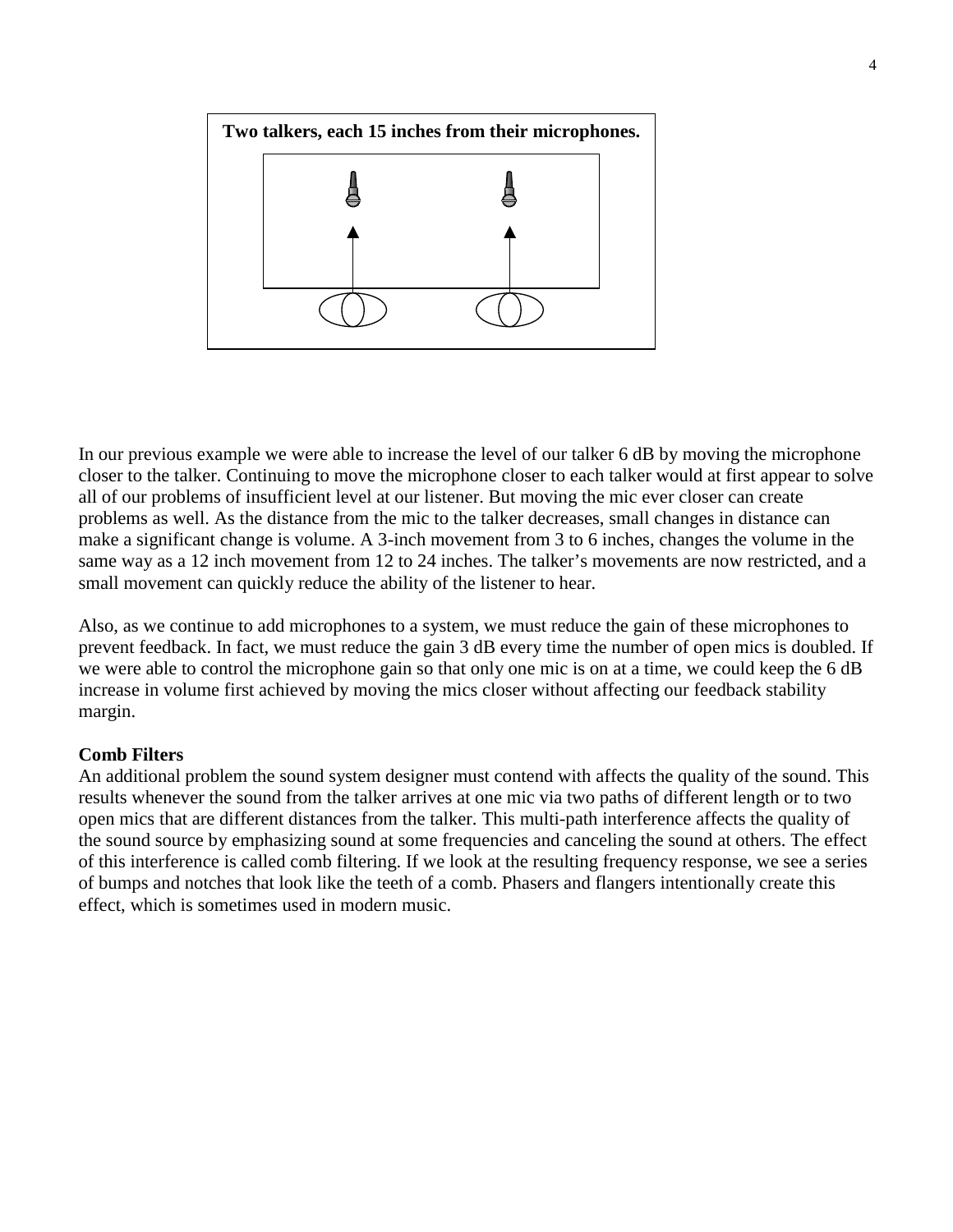

This effect can easily be demonstrated by making a recording of a talker sitting at a table using a single microphone. While the talker is speaking, lower the microphone from a position two feet above the far edge of the table down to the table's surface. The direct sound and reflected sound paths are now about the same length. The same demonstration can be performed with two mics mixed at an equal volume. Keep one mic two feet in front of a talker and slowly move the second mic from a distant position to the same position as the first. The effect of this interaction is quite dramatic and can be easily heard in the recording.

To prevent this annoying effect when multiple microphones are used, the level of the talker's voice should be 10 dB lower in the mix from microphones other than his own. There are two ways to achieve this goal. First, if all mics are open and set to the same gain, the distant mics should be 3 times the distance from the talker as his own mic. The second way of addressing this problem is to reduce the gain of microphones other than the talker's.

## **Automatic Mixing**

A skilled sound system operator can greatly enhance the performance of a sound system. Gain before feedback can be increased, unwanted noise, reverberation, and comb filtering can be reduced as well. There are many situations, however, where even a skilled engineer cannot anticipate who will speak next and some speech is lost. A properly adjusted automatic mixer can greatly enhance the performance of a sound reinforcement system used in the church, boardroom, courtroom, theatre, council chambers or anywhere multiple mics are used for the spoken word. Next, consider the operation of these products.

An automatic microphone mixer, as its name implies, automatically mixes signals from multiplemicrophones, without the need for a system operator. Automixers, as they are often referred, can significantly increase the gain before feedback in multiple microphone systems. This is accomplished by activating microphones only as needed and by adjusting the system gain to maintain system stability. Some automixers can also improve sound quality in multiple microphone systems by reducing the comb filtering created by close microphone spacing.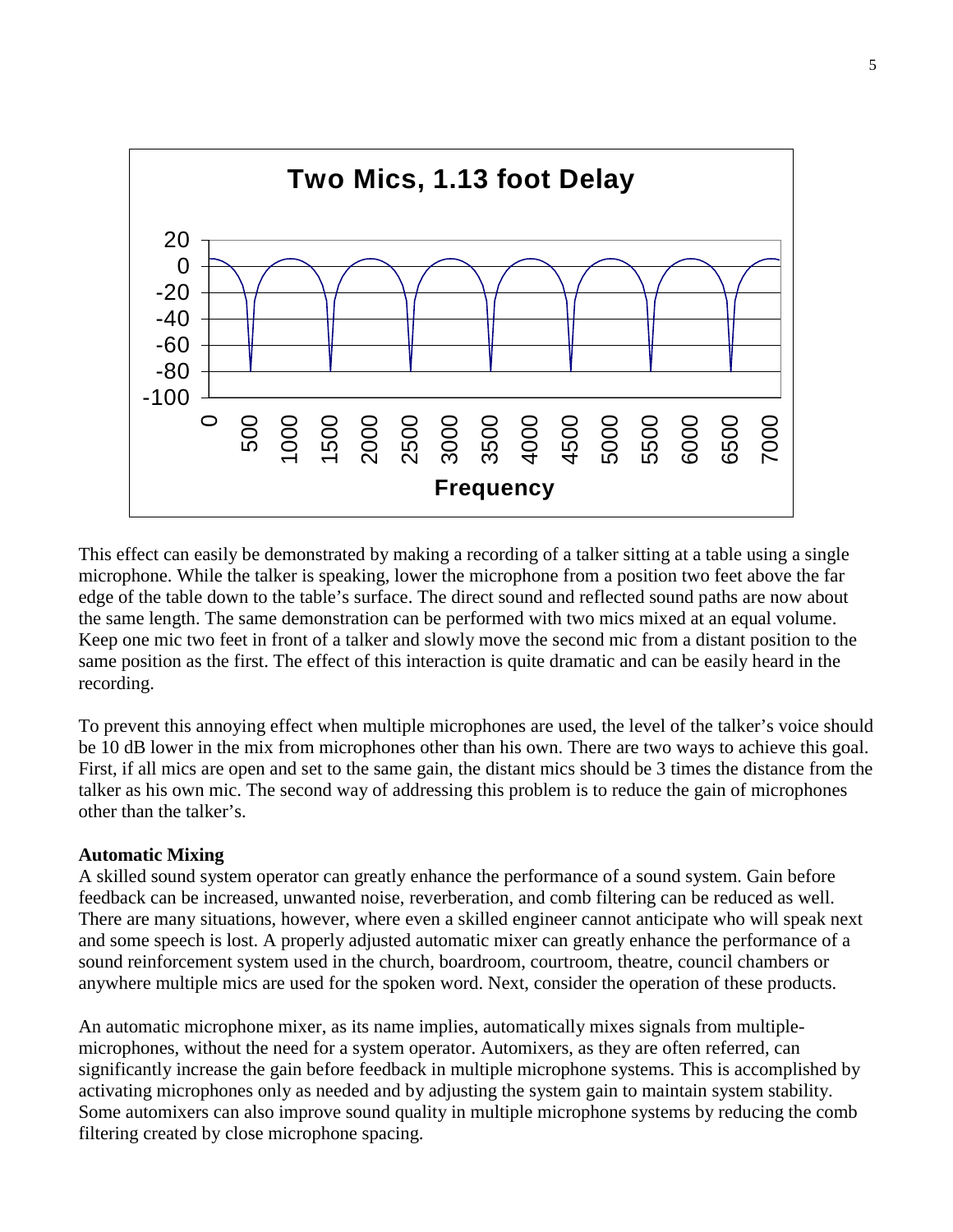When a conventional microphone mixer adds individual microphone signals together, each doubling of the number of microphones feeding the system reduces the available gain before feedback by 3 dB. Thus a large system soon becomes cumbersome and ineffective if a system operator is not present to lower microphone levels or switch unused microphones off. Because acoustic gain is often marginal due to architectural room characteristics, the use of an automixer may be the only way to acceptably achieve high sound levels to the listener with an unattended sound system.

## **Decision Making**

A viable automixer needs to decide which microphones need to be turned on and which ones need to be turned off. This may seem obvious but there are more issues to consider than may be readily identified. Several methods have been developed to make this decision.

## **Fixed Threshold**

One of the first decision-making methodologies used in automixer design is the fixed threshold. The most familiar application is a VOX (voice operated switch). A detector in the microphone channel of the mixer simply switches the channel on when a signal is present and off again when the signal stops. To turn the channel on, the signal must be greater than a preset threshold for that channel. Although it may sound like a straightforward approach of controlling microphone switching, it has several drawbacks. First, there is the question of where to set the threshold to determine whether a signal is present. If the threshold is set too low, the microphone channel will easily respond to room noise and reflected sounds. Conversely, setting the threshold too high to avoid false triggering from room noise runs a high risk of chopping the signal and creating drop-outs. Ideally, the threshold needs to be set high enough to avoid turn on with random noises, but low enough to react to program signals. These are often incompatible conditions. Note in the figure below, the fixed threshold system cannot tell the difference between the intended "On Mic" sounds that originate near the microphone and "Off Mic" sounds. It only acts on the signal level. Furthermore when two or more channels are on at the same time, the total system gain increase may cause acoustic feedback.









## **Adaptive Threshold**

The adaptive threshold approach requires the automixer to automatically adjust its threshold level to the conditions of the room where the microphones are in use. For example, in a noisy room the automixer would increase the threshold level to prevent any of the microphone channels from being triggered on by the noise; therefore, a direct on-mic signal greater than the threshold level must be present before the channel is turned on. On the other hand in a quiet environment, the threshold level must be lowered to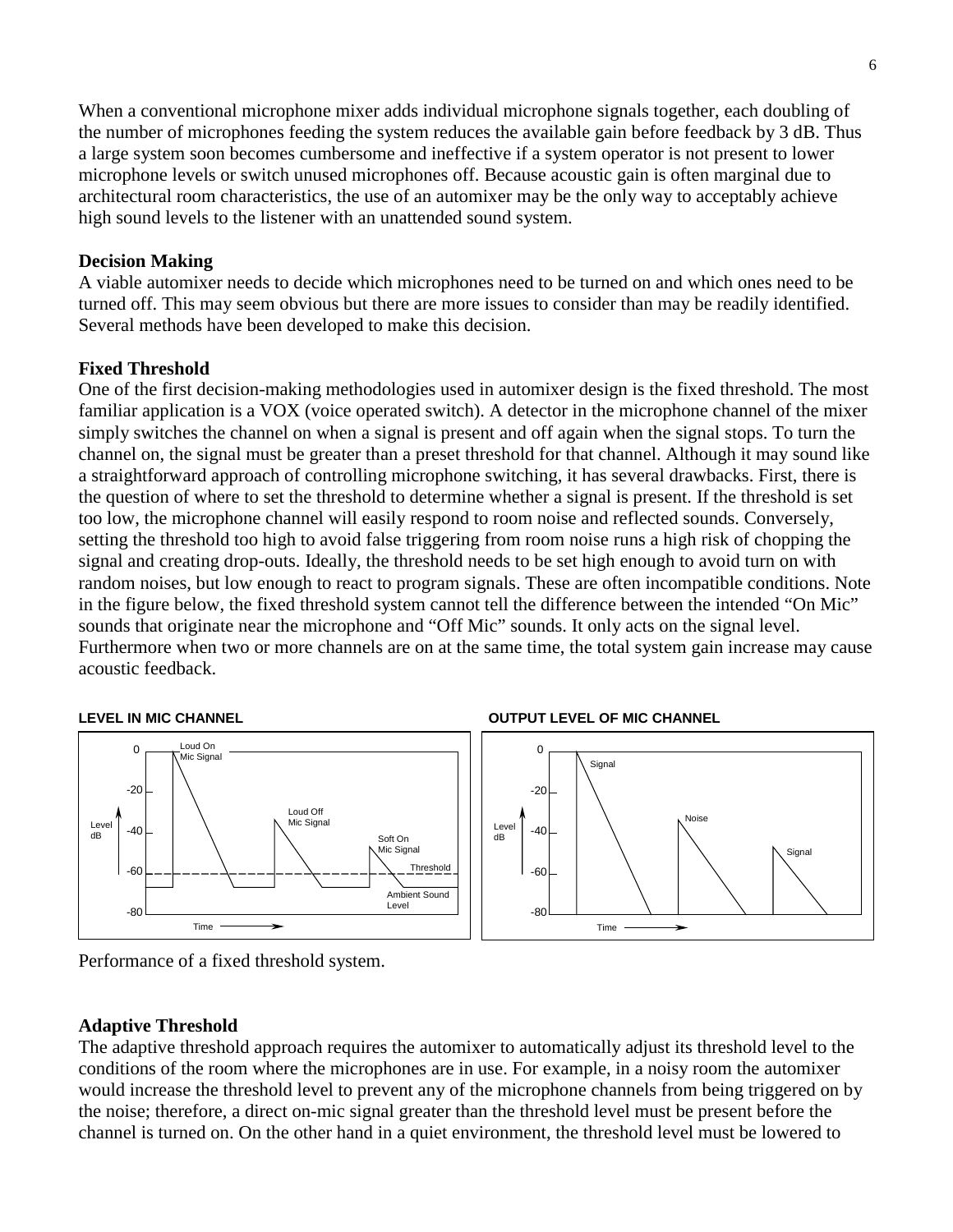pick up a soft-spoken talker. However, if a loud noise is heard by all of the microphones (a door slam) the microphones channels must not all turn on. In the figure below, the adaptive threshold follows the ambient noise level and correctly identifies undesirable sounds beyond the critical distance from the microphone. If the sound source is beyond this critical distance or below the ambient noise level, it becomes impossible to amplify it in the sound system. Experienced mixer operators know that if the gain is increased trying to "reach" for such a sound source, the result will be feedback or unintelligibility. On the other hand, overall system gain and noise benefit whenever microphones not picking up any useful information are turned down. Accordingly, the adaptive threshold technique bases its decision making on whether the microphone hears any beneficial sound besides the general ambient noise in the room.

There are a number of methods that various manufacturers have developed to implement an adaptive threshold scheme in their automixers. Among these methods are ambience sensing, direction sensing, sweeping threshold, and gain-sharing. Any of these methods exhibit improved performance over the fixed threshold technique.



Performance of an adaptive threshold system.

### **Ambience Sensing**

A straightforward method of implementing an adaptive threshold places a "dummy mic" in the room. This mic senses the ambient noise of the room and automatically adjusts the threshold level accordingly. However, there are some drawbacks to this approach. The placement of the mic proves to be critical. If the mic is placed near an air vent, it will pick up the air handling noise. This can prevent the mic channels from turning on. The opposite can also occur. If the mic is placed in a quiet area of the room away from such noise sources, the threshold level may be too low allowing the mic channels to trigger on falsely. Additionally, the dummy mic adds an extra microphone to the system, thus increasing the system cost without much advantage.

### **Direction Sensing**

Another approach senses the direction from which the sound source arrives to the microphone. The automixer responds to signals having satisfactory levels within a predetermined space in front of the microphone. The mic channel then decides whether it should be "on," based upon the relative signal levels at two back-to-back cardioid microphones within the single structure. As in the ambient sensing technique, an extra "direction" microphone is used to provide the sensing for each audio channel. An automixer that uses this approach will only work with special direction-sensing microphones. Therefore, a limited number of microphone choices are available to the system designer.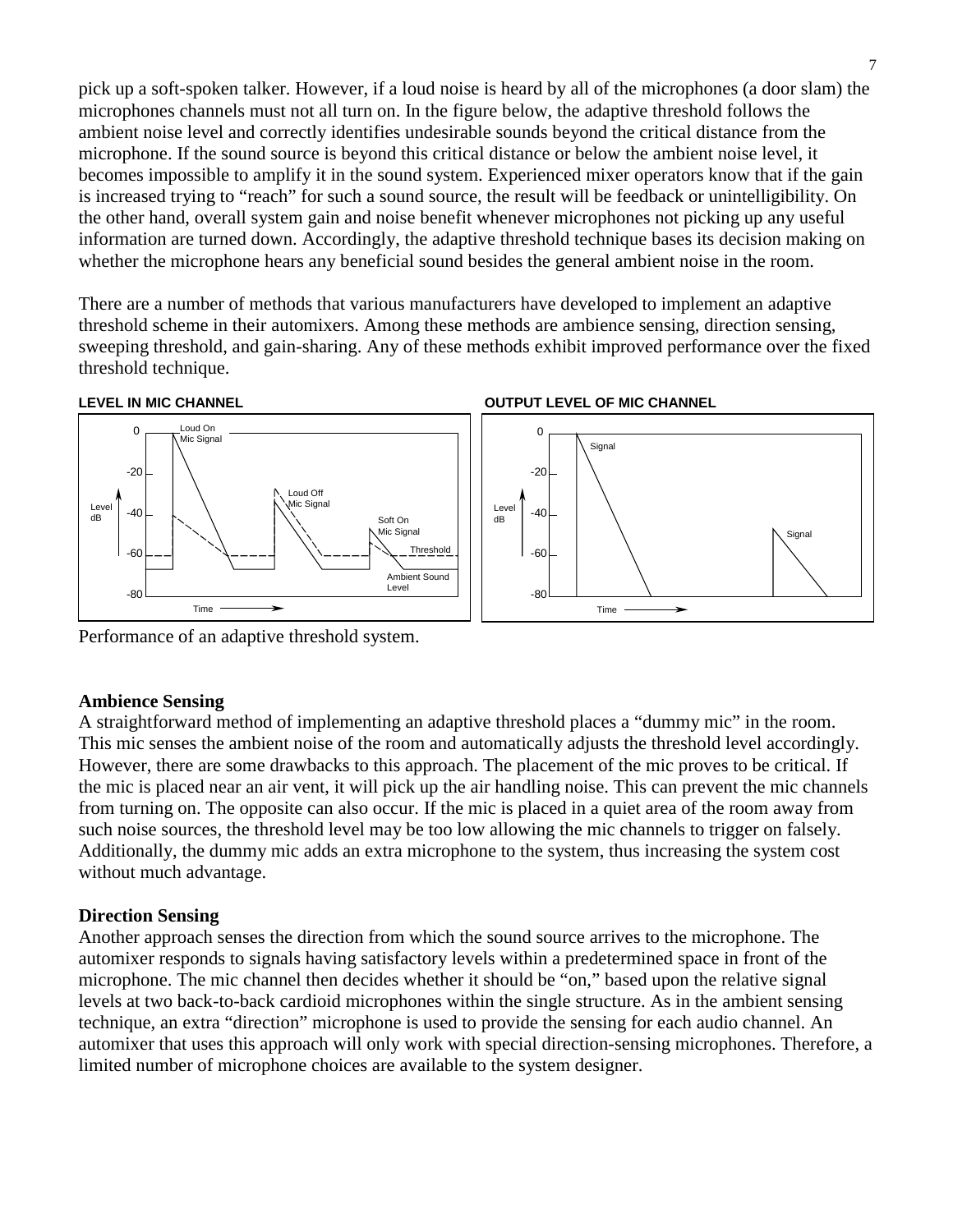### **Scanning Threshold**

Another practical approach involves scanning the level on all of the input channels and activating the channel with the highest level. This channel remains active while another scan begins. If the level of active channel is still higher than the other input channels, then it remains on and the process repeats. If the level of another channel is higher on the next scan, then that channel becomes active immediately. The channel that was previously on remains for a short period and then shuts off. This process happens very quickly so that dialog is possible.

### **Switching Method**

Now that we have discussed some of the methods by which the decision is made to turn on individual microphone channels…how do we actually turn them on and off? Probably the most common method is a "gate." It is basically like a microphone on-off switch. However, a basic gating circuit is often undesirable due to its inherent tendency to "pop" when turned on and off. To overcome this switch noise problem a gating technology was developed that only permitted the gate to turn on or off when the amplitude of the switched signal was zero. This is known as a zero-crossing gate. The gate switching method is used with most of the decision-making schemes mentioned above excluding the gain-sharing principle. Other system use VCAs to switch the gain from "on" to "off". In some of these systems, the amount of "off" attenuation can be set.

### **NOM**

It might appear that gating alone would provide a complete automix solution. But from our previous discussions, unless only one mic is allowed to be on at a time, we must reduce the system gain as the number of open microphones increases. Somehow the system gain must remain the same as it is with only one microphone on. This is known as NOM=1, or the Number of Open Microphones equals One. To perform this operation, many automixers add an NOM attenuator circuit that "counts" the number of microphones that are on in the system, and then it attenuates the output by a predetermined amount. For example if two microphones are on, the NOM circuit must attenuate the output by 3 dB to maintain NOM=1 and prevent acoustic feedback. The amount of output attenuation is seen in Table 1. Some systems allow the amount of NOM attenuation to be set for greater than 10log(NOM) attenuation.

| <b>NOM</b> | Output Gain Adjustment (dB)<br>10log(NOM) |
|------------|-------------------------------------------|
|            |                                           |
| 2          | $-3.0$                                    |
| 3          | $-4.8$                                    |
| 4          | $-6.0$                                    |
| 5          | $-7.0$                                    |
| 10         | $-10.0$                                   |
| 20         | $-13.0$                                   |
| 100        | $-20.0$                                   |

**Table 1.**

Until this point, we have assumed that all of the microphones in our system are strictly within the reverberant field of the loudspeaker system. The means that the signal from loudspeaker reaching the microphones is random, and when added, the level would increase based only on the addition of power, or 3 dB per doubling of sources. At this point, however, we will consider a system where some correlation exists in the signal that arrives at the microphones. (Completely correlated signals at all mics would increase the level 6 dB per doubling of open microphones, but this is nearly impossible to achieve.) Consider how a system responds as the number of open mics increases. This situation may result from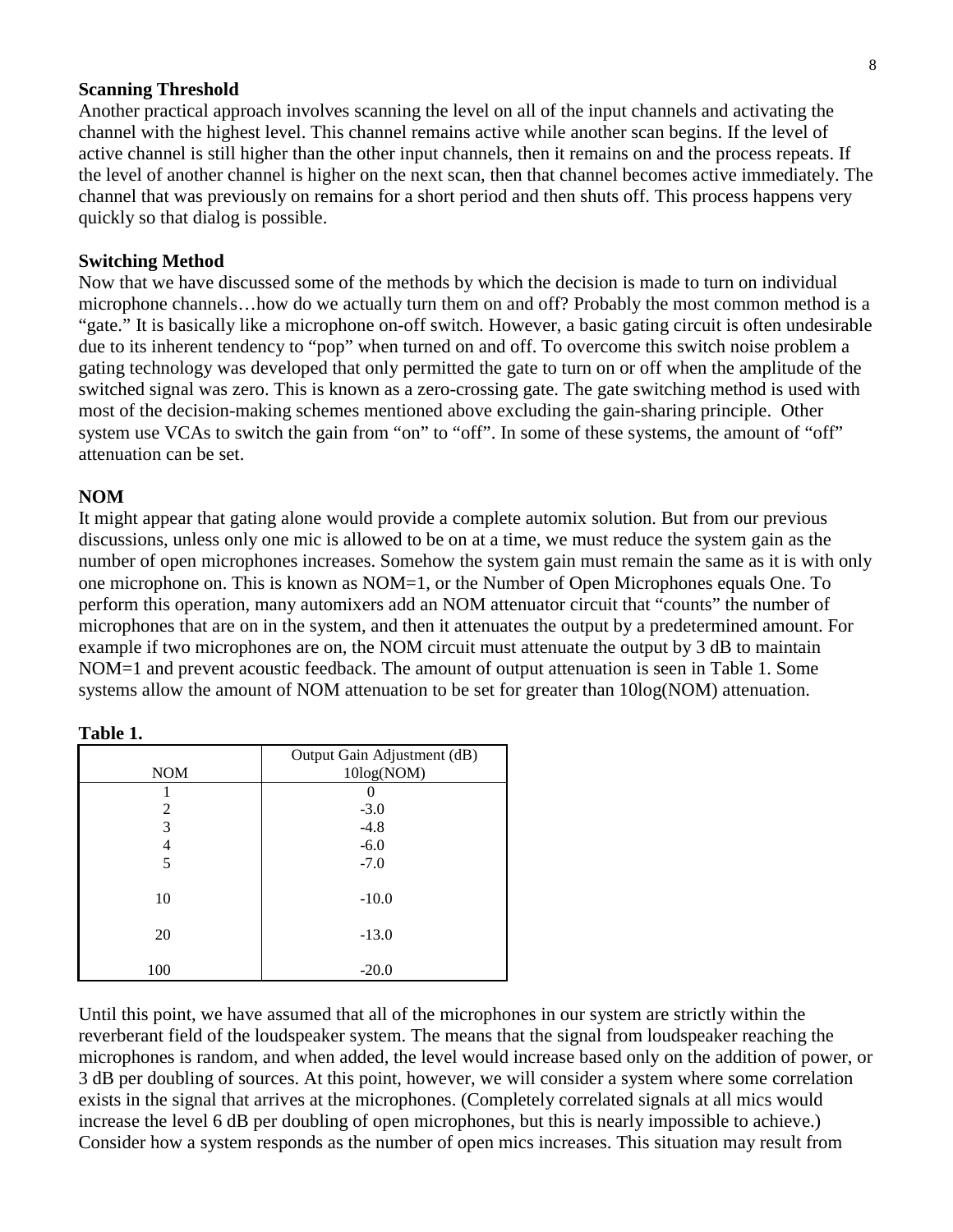several people talking at once, or by a noise in the room. If the addition of signals from the loudspeaker system at the mics exceeds the 3 dB per NOM compensation, the system can become unstable. In systems that only provide 10log(NOM) compensation, the stability with all mics on must be tested. The overall gain may need to be reduced, to prevent the system from becoming unstable under this multiple microphone on condition.

### **Gain Sharing**

Still another viable approach uses voltage-controlled amplifiers (VCAs) to vary the gain of each microphone channel instead of using a switch. This approach uses a special control bus to sum all of the input channels. The gain of each channel is then adjusted by comparing its level to the level of that sum. The gain is computed so that the combined system gain of all microphones remains constant. In this system, the microphones with the strongest signal are given the highest gain and those with low level signals have their gain reduced. Specifically, each microphone channel is attenuated (turned down) by the amount, in dB, equal to the difference between that microphone channel's level and the sum of all microphone channel levels.

The operation of this system is more easily understood if we look at some examples. If two talkers are each speaking on their own microphone channel at the same level, then the level of the sum of all channels would be 3 dB higher than the level from each of these mics (power addition). Each microphone would then be turned down 3 dB. If a person is being picked up equally by two microphones, the sum of these two signals would increase 6 dB. (The 6 dB increase results from the addition of two coherent signals.) The level in each mic channel would be 6 dB lower than the sum and the gain of each mic is reduced 6 dB. The resulting output would be the same as if only one mic were on. In a final example, a talker is speaking into his mic, but his voice also enters an adjacent microphone at a level 4 dB lower. In a gated system, this second mic could very easily be gated "on" creating comb filtering effects. In the gain sharing system, the gain of the second mic will be attenuated 4 dB. This makes the level from the second mic 8 dB lower than the first, which will greatly reduce the interference.

### **Last On**

Remembering that the purpose of an automixer is to function the same as a manual mixer with an operator, the condition of the system when no microphones are on requires examination. In a manually controlled system, a good operator always leaves one microphone on in order to preserve the natural ambience of the room. This is especially important in applications where a recording is made, such as in a courtroom. In a gated automixer where none of the microphones are on, several models include a "Last On" feature. This keeps the microphone channel that was last used on until another microphone demands attention. This feature operates along with the NOM method of attenuating the output (see Table 1) to maintain system stability.

It seems apparent that the solution to this dilemma is to provide an automixer that allows for some of the microphones to be almost fully on some of the time and the others almost fully off some of the time, in the same way an operator might adjust the system. If the maximum system gain could be "programmed" into the automixer, the system would never experience acoustic feedback. The gain sharing automixer exhibits this behavior. As previously mentioned, each microphone channel's gain is controlled by its comparison to the entire system gain. Its gain is then "shared" with all of the other microphone channels regardless of their activity. Inherent in the gain sharing principle is room ambience because all of the microphones are always somewhat "on" maintaining NOM=1. This eliminates the need for a "Last On" feature. Additionally since an individual microphone's gain is determined by the sum of the signals of all microphones, the automixer will handle coherent inputs accordingly without acoustic feedback. There are also no thresholds to set, no special microphones to purchase, and no additional ambience microphones to